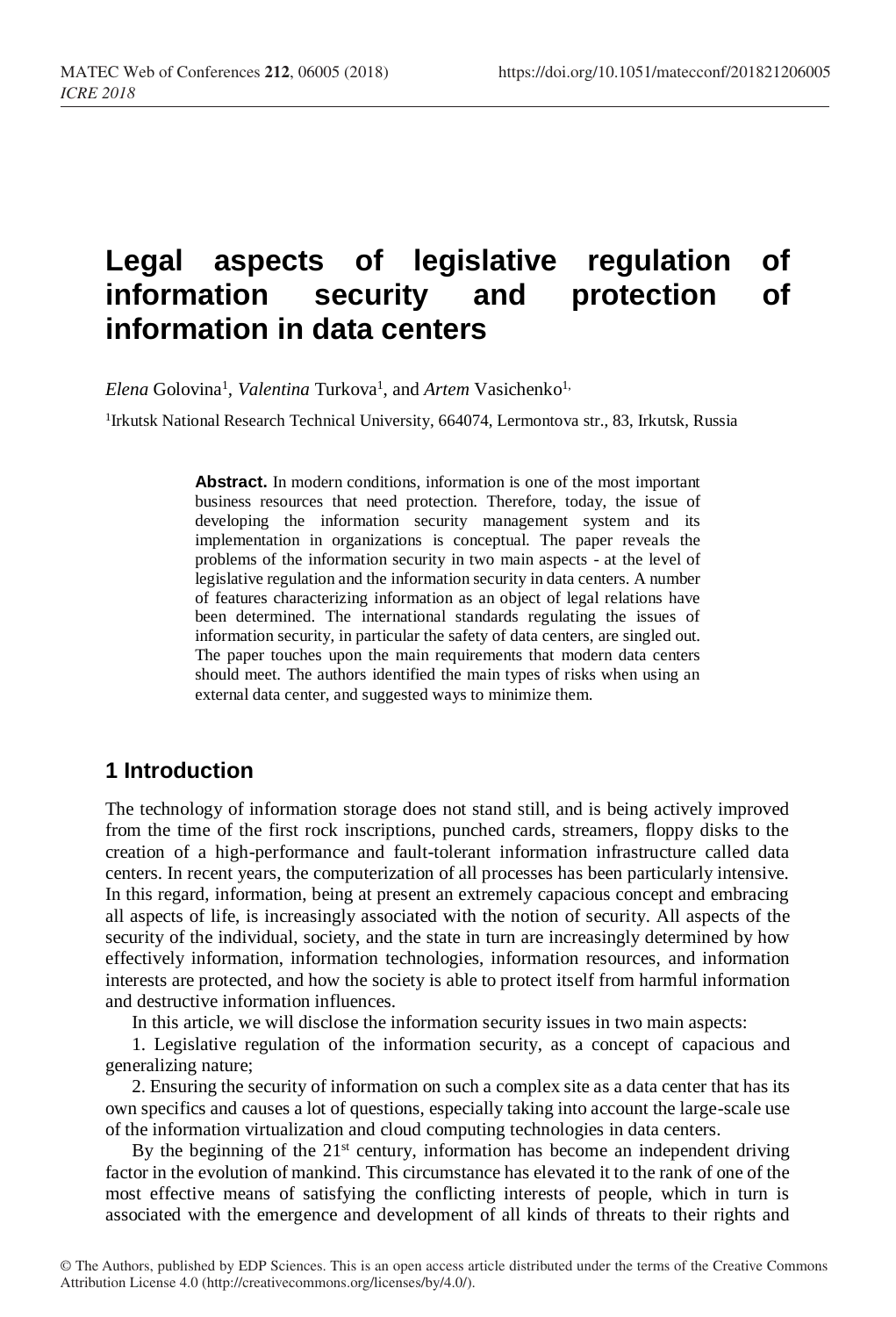freedoms. Recently, such an integral part of it as the information security of a citizen, society and the state has become very important in the system of ensuring national security of Russia. The Russian information infrastructure created in the interests of all these entities is increasingly becoming a target for various kinds of internal and external threats, often associated with illegal encroachments [1].

The Doctrine of the Information Security of the Russian Federation, which is a set of official views on the objectives, tasks, principles and main directions of providing this activity, prioritizes legal measures to protect information, including protection of intellectual property, which requires further development and improvement [2].

The development of human activity is inconceivable without the exchange of information, its accumulation, systematization, analysis and evaluation. As it is known, there is no a single concept of information in the modern science, thus experts interpret it in different ways. The term "information" originates in the Latin word *iпforтatio* - an explanation, a statement. According to the definition given by S.I. Ozhegov, information means different kinds of messages and data [3].

At one time, K. Shannon introduced the term "information" in a narrow technical sense; with reference to the theory of communication or transmission of codes (this direction is called "Information Theory"). Almost simultaneously with him, Norbert Wiener substantiated the need for an approach to "information" as a general phenomenon that is important for the existence of nature, man and society, as a global phenomenon [4].

Federal Law No. 149-FZ of July 27, 2006 "On Information, Information Technologies and Information Protection" considers it as "information (messages, data) regardless of the form of their presentation" [5, 13].

In a social society, information possesses a special place. In the conditions of real life and relations between people, information reflects the most diverse aspects and forms of their interaction. These relations are of moral, political, national, religious and legal nature. Each public relation is a complex and multifaceted phenomenon that includes elements of different needs of people, accompanied by the appropriate information processes. They are implemented through the use of the appropriate information technologies related to the creation, collection, processing, accumulation, storage, retrieval, dissemination and provision of information. The information processes forming the background for the emergence and realization of all socially significant relations in the society without exception are, of course, of a legal nature, that means the nature of legal relations [6].

Information as an object of legal relations is characterized by a number of features that must be taken into account when forming a policy in the field of its protection, including the legal component of this process.

In most cases, the object of protection is not the information itself in its pure form, but the documented information, that is, fixed on a tangible medium, with details that allow it to be determined by itself or by relevant material carrier. Therefore, its carriers (regardless of the information recorded on them) are considered as additional objects of information protection. They are divided into the following types: a) carriers - sources of information; b) carriers - carriers of information; and c) carriers - recipients of information [6].

As A.I. Alexentsev notes, information security is "preventing unauthorized access to information; creation of conditions restricting the dissemination of information; defending of ownership of possession and disposal of information; prevention of diversion, theft, loss, unauthorized destruction, copying, modification, distortion, blocking, disclosure of information, unauthorized influences on it; preservation of completeness, reliability, integrity, reliability, confidentiality of information, etc." [7].

According to ISO/IEC 17799:2005, information is the asset that, like other important business assets, has a certain value for the institution and therefore needs adequate protection. This is especially important in a business environment. Information security involves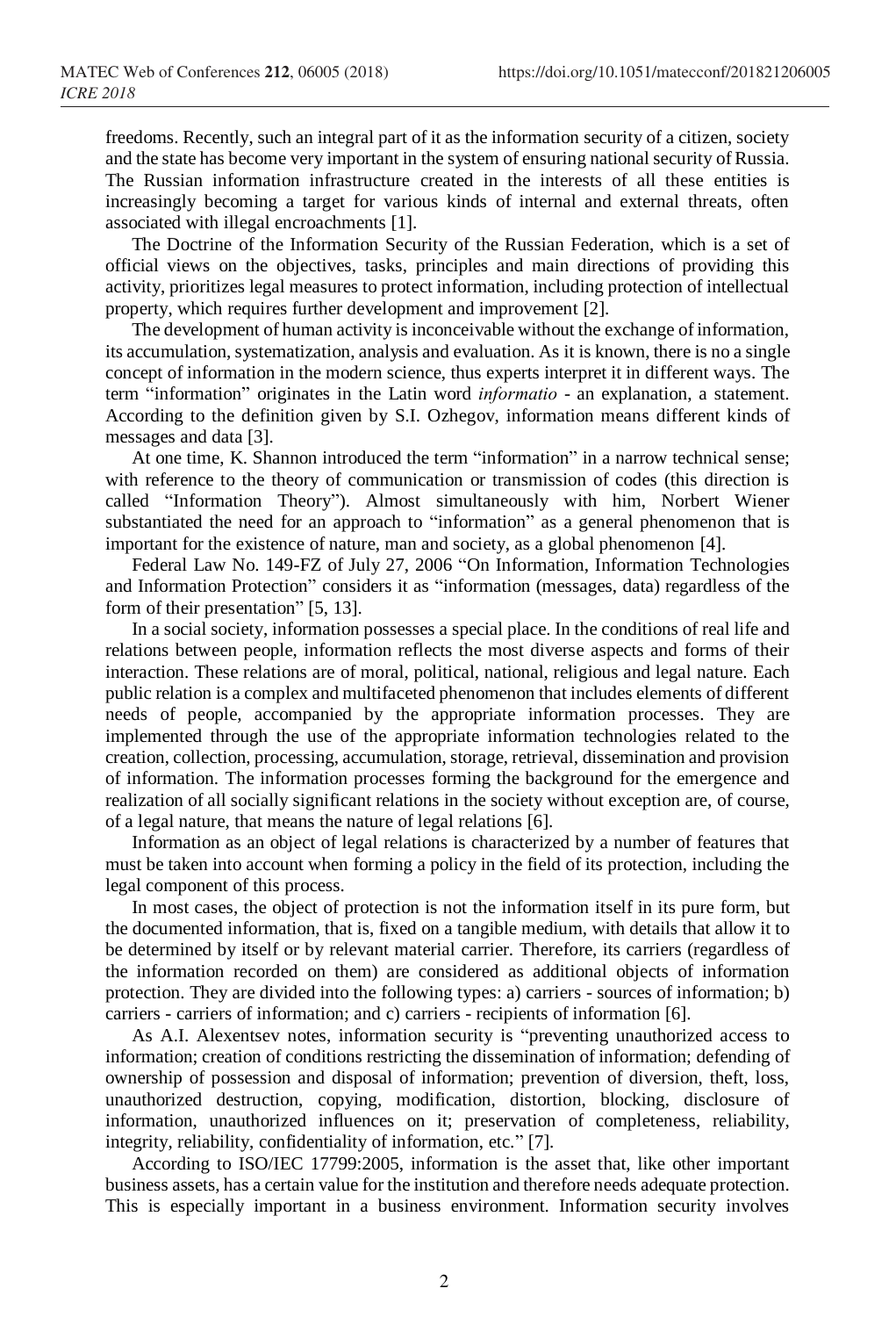protecting information from a variety of threats to support business continuity, reduce losses, increase profits on the invested capital and expand business opportunities.

Along with the control elements for computers and computer networks, many international standards regulating information protection issues pay great attention to the development of security policy, work with personnel (hiring, training, and dismissal from work), ensuring the continuity of the production process, and to legal requirements.

Turning to international standards, we will see that the ISO 27001 standard defines information security as: "maintaining confidentiality, integrity and accessibility of information; in addition, other properties, such as authenticity, impossibility of refusal of authorship, reliability can be included" [8].

This standard ISO/IEC 27001:2013 "Information technology - Security methods - Information security management systems – Requirements" was developed by the International Organization for Standardization (ISO) and the International Electro-technical Commission (IEC) on the basis of the British standard BS 7799. This standard is a supplement to the standard ISO/IES 17799:2005 "Information technology - Methods of protection - A practical guide for information security management".

The ISO 27001 standard is harmonized with the standards of the quality management systems ISO 9001:2008 [9] and ISO 14001:2004 [10] and is based on their basic principles. Moreover, mandatory ISO 9001 standard procedures are also required by the ISO 27001 standard. The structure of the documentation for ISO 27001 requirements is similar to the structure under ISO 9001 requirements. Most of the documentation required by ISO 27001 could already be developed and could be used within ISO 9001. Thus, if the organization has already got a management system in accordance, for example, with ISO 9001 or ISO 14001, it is preferable to ensure compliance with the requirements of ISO 27001 in the framework of the existing systems.

The introduction and certification for ISO 27001 based on the implemented quality management system according to ISO 9001 implies a significant reduction in the internal costs of the enterprise and the cost of implementation and certification [11].

It should be noted that this is only a small part of the regulatory legal acts that regulate the protection of information, since dispositions of many legal norms in this sphere are of referential or blanket nature and have an indirect effect.

In course of relations connected with the protection of information, there is a transition of potential information accumulated on the appropriate carriers, to the kinetic one, and back. This process is implemented through the implementation of information technologies, which is one more independent group of the objects of information protection.

Data centers are a relatively new phenomenon and are structured to provide complex services in the form of information services, which require increased reliability, both in terms of protecting the territory, and in terms of organizational measures and technical security measures, as well as a high level of security of the information. Data centers are created primarily to increase the productivity of companies that actively use information technology in their activities, as well as to improve the quality of services provided.

There are two major documents that regulate the security of data centers: these are the TIA 942 standard (developed by the association of the US telecommunications industry and primarily touches the organization of the structured cabling systems in the data center and, to a lesser extent, fault tolerance and other engineering subsystems), and classification by levels from the Uptime Institute. Both documents regulate the levels of reliability (Tier).

The ANSI / TIA / EIA-942 standard regulates the requirements for the location of the data centers, the external infrastructure, the telecommunications space inside the data center, the cable system and the cable channels of the data center, and for its infrastructure, depending on the required level of reliability of the data center. Data centers of the Classes I and II may occupy part of some premises, but the Class III and IV objects are to be located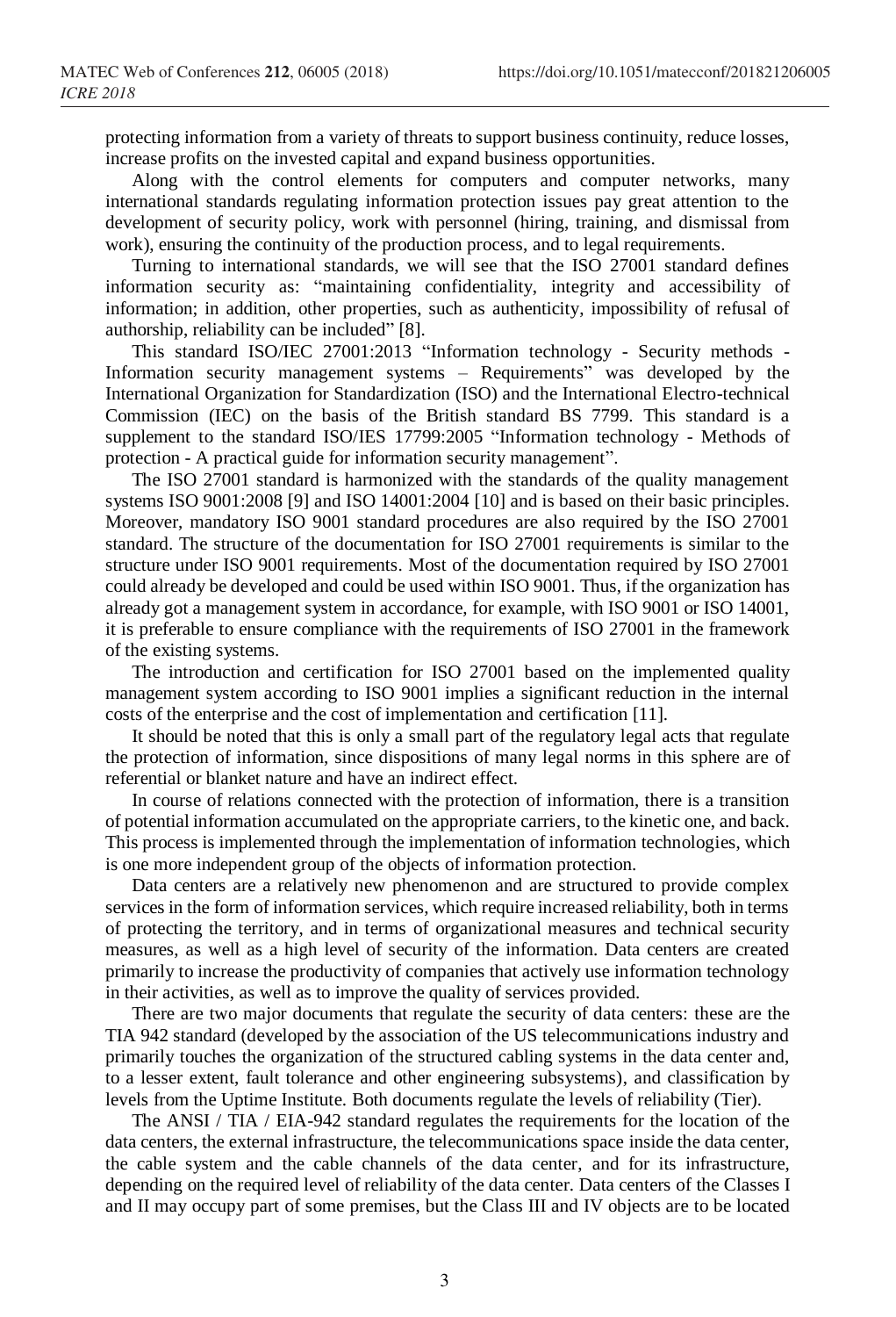only in separate buildings. In total, the EIA / TIA-942 describes up to 200 different parameters of the data center.

The TIA 942 (Telecommunications Industry Association) standard was developed by the US telecommunications industry association and, first of all, touches the organization of structured cabling systems in the data center and fault tolerance and other engineering subsystems. It has a recommendatory character. The document developed by the Uptime Institute is not a standard, but rather a methodology for standardizing the fault tolerance of a data center. It formulates basic principles of design and approaches. Both a project (Tier Certification of Design Documents), and a working site (Tier Certification of Constructed Facility) and its operation (Operational Sustainability Certification) are certified. Certification is carried out only by the Uptime Institute itself.

There is also a relatively new standard BICSI 002 2010 Data Center Design and Implementation Best Practices, which appeared in 2010 and was updated in 2011. It is designed to supplement existing standards. The European standard EN 50173-5 is also nearing completion, on the basis of which in the future it is planned to form the appropriate Russian GOST [12].

There is specificity in ensuring the complete security of information in data centers. How safe it can be to store data in the data center and how to choose the best data center for the business - these are the main questions that most customers are interested in.

The main function of modern data centers is to increase the reliability of processing and storing information. One of the main criteria for assessing the performance of any data center is the time of availability of the information systems. The data center must ensure business security and minimize downtime risks, meeting the following requirements:

− Fault tolerance. This is a property of the technical system to maintain its operability after the failure of one or more components.

− High accessibility. This property of the system determines its reliability, the ability to perform the required function under specified conditions at a given time or within a specified time interval, provided that a certain set of conditions is met.

− Continuity of business. It includes processes and methods aimed at ensuring non-stop performance of critical business functions.

Resistance to disasters. This is the ability to recover from a disaster, that is resistance to the impact of accidents and natural disasters.

To identify the key areas in the provision of information security, we will outline the main types of risks when using an external data center, and ways to minimize them:

− Insufficient level of information security (hereinafter - IS) in the data center. To minimize this risk, one should carefully approach the selection of the data center, and make sure that it meets all the security requirements:

− Receipt of the unauthorized access to customers' information by the data center staff. To avoid this, confidential information must be encrypted. In addition, it is necessary to monitor and record the actions of the staff of the data center. For this, it is necessary to organize additional physical safety circuits for the equipment with remote monitoring and controlling this circuit;

− Lack of access to the data center. Reliable communication channels play a critical role when transferring data or services to an external site. Therefore, one need to make sure that the data center has a reliable data channel reservation;

− The impossibility of direct physical control over the engineering infrastructure of the data center. One need to be able to remotely monitor the critical engineering systems of the data center (power supply and conditioning systems), as well as microclimate parameters;

− Transport accessibility. Territorial remoteness creates additional difficulties with supplementing, repair or replacement of equipment. It is necessary to consider in advance the number of trips to the site and the degree of dependence on them. Also, one must immediately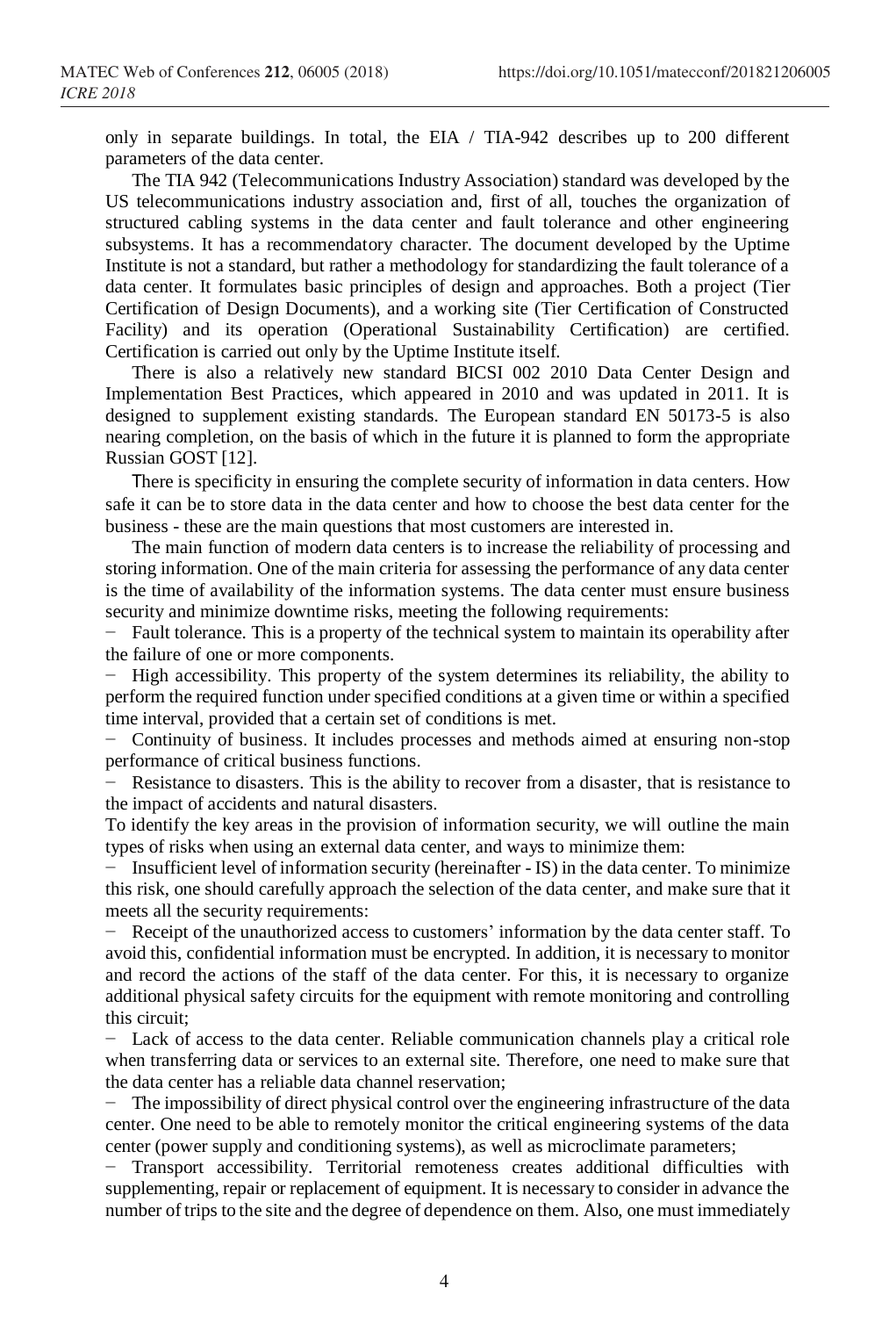plan at least two alternative routes, independent of each other, as with the use of public transportation, and without it;

− Data transmission channel. In fact, most remote data centers that are outside the infrastructure of the enterprise itself, must be securely connected and provide "five nines" (this means that 99.999% of the time the service, equipment or facility is operational) and the continuity of the data center access to the rest of the company's infrastructure. Otherwise, the data center generally loses its meaning.

Also, there are a number of other risks, but not less important for minimization:

- − short-term loss of manageability of all information resources;
- − binding to one data center;
- − financial losses in the event of an increase in the cost of services;
- − the difficulty of transferring infrastructure to another site;
- − probability of long downtime;
- − lack of resources for the data center to expand client's infrastructure;
- − access by unauthorized persons to the systems, etc.

We should note that today, when considering the topic of data center security, there are many serious security issues for the virtualized environments, the security of storage area networks (SAN), the security of cloud computing and the protection of the connection between the main and backup data centers, etc.

In order to minimize these risks, it is necessary to have a backup site in another data center, where backup copies of the information systems must be kept and constant serious monitoring of the authorized persons must be provided. Also, the organization of disasterproof solutions that provide synchronous replication of data between data centers will significantly help reducing the risks associated with downtime.

## **2 Results**

Thus, threat modeling or risk analysis that a data center may encounter, has allowed us to define elements for identifying the key areas that should be taken into account when building an information security system:

- − network infrastructure;
- − the perimeter of the data center;
- − network storage;
- − server infrastructure;
- − virtualization;
- − applications;
- − connection to the backup data center;
- − cloud.

## **3 Conclusions**

Each of the listed elements must undergo a detailed analysis for the study of its weak and strong places. It is necessary to understand that the task of protecting information with a properly built-up security system is mainly to minimize damage at any possible impact, and to predict and prevent such impacts. Also, it is necessary to analyze the whole block of normative legal acts that are directly related to the data center.

In addition, for data centers, it is important to have a developed security policy, strict regulation and developed documentation system, as well as careful planning and compliance with the standards set for the data centers in the TIA-942 standard for telecommunications